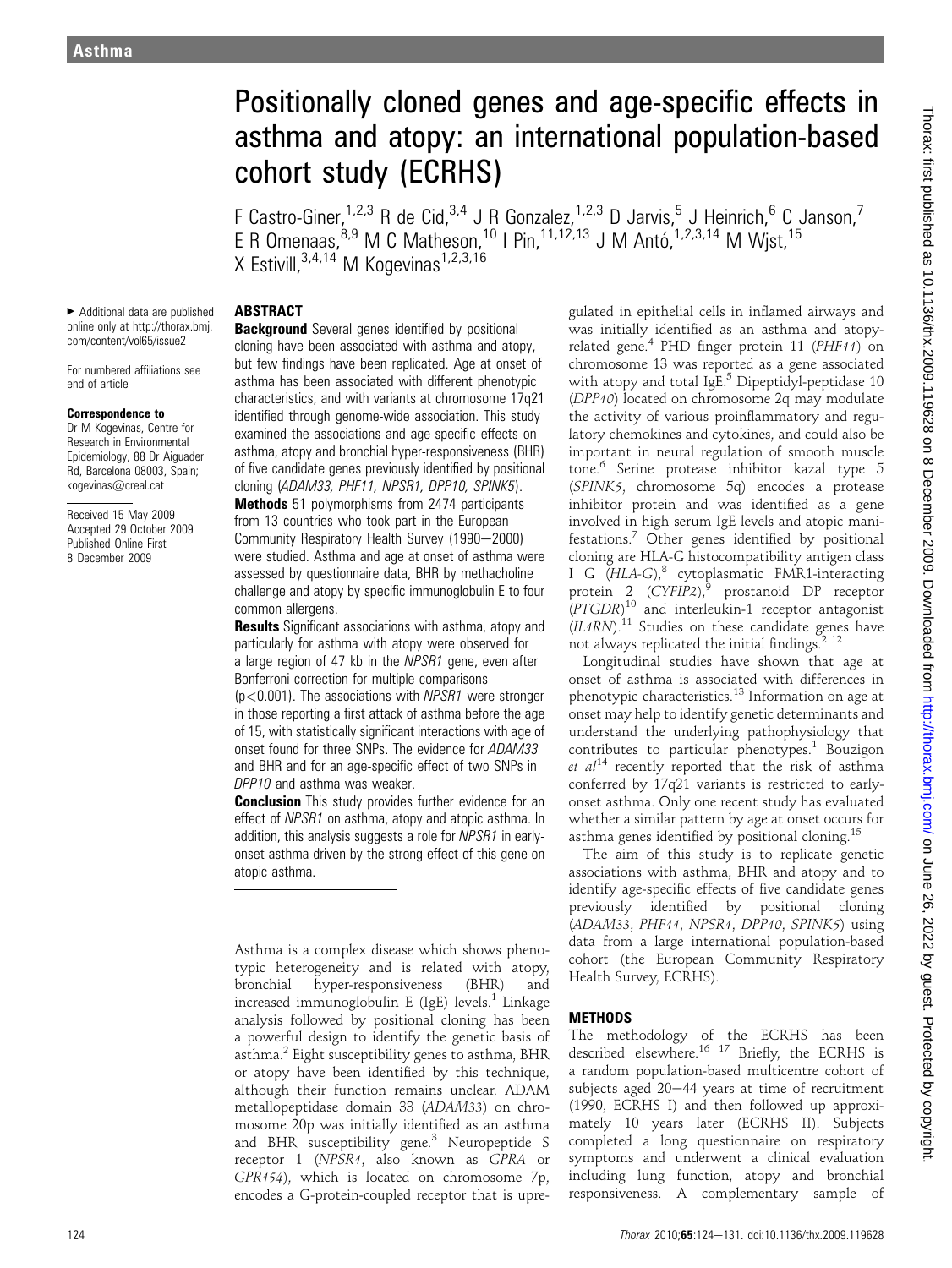subjects with asthma symptoms at recruitment was also included in the study and followed up.

The presence of asthma was based on a positive response to one of two questions: attack of asthma during the 12 months preceding the interview or current use of asthma medication. Most patients with asthma defined by these two questions (93%) also reported a doctor diagnosis of asthma. Age at onset of asthma was assessed by the question "How old were you when you had your first attack of asthma?" The long-term reliability of this question was reported to be high in the ECRHS.<sup>18</sup> Since analyses of other studies have defined asthma as a report of "doctor diagnosed asthma", we also used this definition in an alternative analysis. BHR was defined as a 20% fall in forced expiratory volume in 1 s (FEV<sub>1</sub>) from the highest  $FEV<sub>1</sub>$  postdiluent value during methacholine challenge with an accumulated dose of 1 mg.<sup>16</sup> Specific IgE levels to four common aeroallergens (cat, timothy grass, Dermatophagoides pteronyssinus and Cladosporium herbarum) were measured with the Pharmacia CAP system (Pharmacia Diagnostics, Uppsala, Sweden). Atopy was defined as sensitisation (specific IgE levels >0.35 kU/l) to any allergen.

In order to increase the accuracy of the classification of asthma, we considered subjects as cases if they reported any of the three mentioned traits both at baseline (ECRHS I) and at follow-up (ECRHS II). Our comparison group included all subjects who had negative tests for atopy or BHR or who did not report ever having had asthma at both stages of the ECRHS. In addition, subjects recruited in the symptomatic sample (and who did not qualify as cases) were also excluded from the comparison group. Figure 1

**Figure 1** Flow chart showing the selection process and numbers of subjects available for analysis. Definitions for asthma, atopy and bronchial hyper-responsiveness (BHR) are specified in the Methods section. ECRHS, European Community Respiratory Health Survey.

shows the selection process of subjects in the ECRHS study and those available for the present analysis.

A description of the selection and genotyping of single nucleotide polymorphisms (SNPs) is given in the online supplement and the SNPs examined are listed in table 1 in the online supplement. SNPs were genotyped using the SNPlex platform (Applied Biosystems, Foster City, California, USA) according to the manufacturer's instructions.

## Statistical analysis

Analyses were adjusted for country, body mass index, smoking status and sex. The analysis of single marker effects was performed assuming an additive genetic model, considering the most frequent allele as the reference category and using logistic regression analysis implemented in the SNPassoc package Version 1.5-1 from R Statistical Software Version 2.6.1 (R Foundation for Statistical Computing, Vienna, Austria, 2007).<sup>19</sup> To correct for multiple comparisons, we applied a Bonferroni correction for the 51 independent loci genotyped (significant  $p = 0.001$ ). Haplotypes were estimated using haplo.em function from haplo.stats package Version 1.3.8.<sup>20</sup> D<sup>7</sup>,  $r^2$  and  $\chi^2$  p values for marker independence were estimated to determine linkage disequilibrium between genetic markers. We used a sliding window approach to construct haplotypes in windows up to four adjacent SNPs using the haplo.score.slide command from HaploStats package. The population attributable risk (PAR) for haplotypes was calculated from the odds ratios (ORs) using the formula PAR =  $100 \times (P \times [OR - 1]/[P \times (OR - 1) + 1])$ , where P is the prevalence of the haplotype in the population.

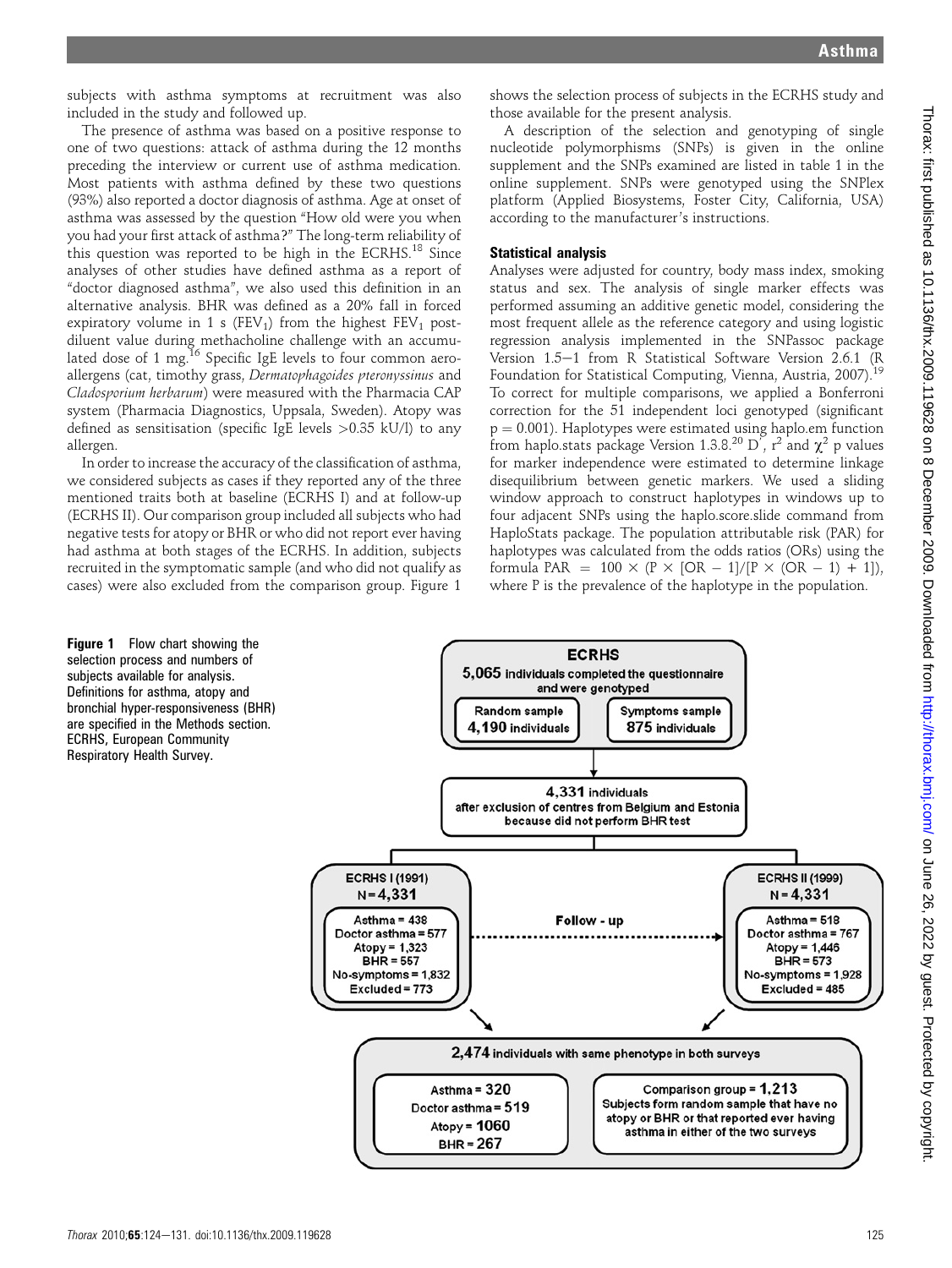| <b>Table 1</b> Characteristics of population (includes cases and subjects |
|---------------------------------------------------------------------------|
| from the comparison group and cases)                                      |

| <b>Variable</b>         | <b>Total population</b><br>$(n = 4331)$ | <b>Population in this analysis</b><br>$(n = 2474)$ |
|-------------------------|-----------------------------------------|----------------------------------------------------|
| Country                 |                                         |                                                    |
| Australia               | 341 (7.9%)                              | 239 (9.7%)                                         |
| France                  | 549 (12.7%)                             | 330 (13.3%)                                        |
| Germany                 | 439 (10.1%)                             | 256 (10.3%)                                        |
| Norway                  | 436 (10.1%)                             | 254 (10.3%)                                        |
| Spain                   | 1165 (26.9%)                            | 571 (23.1%)                                        |
| Sweden                  | 643 (14.8%)                             | 414 (16.7%)                                        |
| Switzerland             | 400 (9.2%)                              | 202 (8.2%)                                         |
| UK                      | 358 (8.3%)                              | 208 (8.4%)                                         |
| Sex                     |                                         |                                                    |
| Men                     | 2089 (48.2%)                            | 1271 (51.4%)                                       |
| Women                   | 2242 (51.8%)                            | 1203 (48.6%)                                       |
| Smoking                 |                                         |                                                    |
| Never                   | 1855 (42.8%)                            | 1124 (45.4%)                                       |
| Ex                      | 1144 (26.4%)                            | 670 (27.1%)                                        |
| Current                 | 1348 (31.1%)                            | 692 (28%)                                          |
| Mean (SD) age (years)   | 42.8 (7.2)                              | 42.4 (7.1)                                         |
| Comparison group        | 1213 (28%)                              | 1213 (49%)                                         |
| Asthma                  | 320 (7.4%)                              | 320 (12.9%)                                        |
| Atopy                   | 1060 (24.5%)                            | 1060 (42.8%)                                       |
| Atopic asthma           | 195 (4.5%)                              | 195 (7.9%)                                         |
| Non-atopic asthma       | 55 (1.3%)                               | 55 (2.2%)                                          |
| Atopy in non-asthmatics | 865 (20%)                               | 865 (35%)                                          |
| <b>BHR</b>              | 267 (6.2%)                              | 267 (10.8%)                                        |
| Other*                  | 1307 (30.2%)                            | 422 (17.1%)                                        |

\*Subjects who reported any of the outcomes examined or other respiratory symptoms in either of the surveys, but not in both.

BHR, bronchial hyper-responsiveness.

We identified the most appropriate cut-off for age at onset of asthma following a modification of the method described by Bouzigon et al.<sup>14</sup> For each specific age from 1 to 40 years, associations between genetic polymorphisms and asthma were assessed by multinomial regression analyses stratifying cases using the specific age at onset of asthma as a cut-off ( $0 =$  control;  $1 =$  onset of asthma on or before specific age;  $2 =$  onset of asthma after specific age). By using this model we compared each group of cases with the whole set of non-asthmatic individuals. Tests for linear trend of OR were calculated using the categorised variable quantitatively after assigning a linear score to each ordered category. We then identified the age at onset for which the p value of interaction between the polymorphisms and age at onset was maximum. Interaction was assessed using the likelihood ratio test by comparing the models with and without the interaction term.

Population stratification analysis of the ECRHS was assessed using a set of ancestry-informative markers in addition to oculocutaneous albinism II (OCA2) and lactase  $(LCT)^{21-22}$ Genomic control<sup>23</sup> and principal component analysis using EIGENSTRAT<sup>24</sup> (see figure 1 in online supplement) fail to evidence population stratification.

Additional information on material and methods can be found in the online supplement.

## RESULTS

The characteristics of the population are shown in table 1. Our analysis was restricted to 4331 subjects of ECRHS II whose DNA was available and who had a genotyping rate over 80% (mean 98.5%) and complete evaluation on asthma, atopy and BHR (figure 1). The prevalence of asthma was 7.4% ( $n = 320$ ), of

atopy 24.5% (n = 1060) and of BHR 6.2% (n = 267). Overlapping between these three phenotypes is shown in figure 2. The comparison set was restricted to the 1213 subjects (28.0%) who fulfilled the a priori criteria. Only one SNP (rs765023) was found to deviate from Hardy-Weinberg equilibrium in the comparison group (p<0.01, see table 2 in online supplement).

Significant associations (nominal p value  $\leq$ 0.05) with asthma, atopy and BHR are summarised in table 2. Nominally significant associations for asthma (six SNPs) or atopy (eight SNPs) were observed only for the NPSR1 gene. Multiple test correction (Bonferroni  $p = 0.001$ ) yielded three SNPs associated with asthma (rs184448, rs324957, rs324981) and one with atopy (rs324396). For BHR, one significant association was found with a polymorphism of the ADAM33 gene (rs2787095), although this did not pass Bonferroni correction ( $p = 0.04$ ). Complete information for all the evaluated polymorphisms is shown in table 3 in the online supplement.

To exclude possible overlapping effects of asthma and atopy, we evaluated in a stratified analysis (figure 3) those NPSR1 SNPs more strongly associated with either atopy or asthma (p value for any of two outcomes <0.01, see table 2). To evaluate these effects we compared ORs for each subgroup. Independent effects were observed for both atopy and asthma but, mainly, a joint effect was seen with the highest ORs in subjects with both atopy and asthma (figure 3).

Multiple marker analysis was performed in those genes that showed significant associations in the single marker analysis. In NPSR1 we identified three blocks with high linkage disequilibrium (see figure 2 in the online supplement), one of 6 kb, one of 12 kb and a large block of 47 kb which contains the risk polymorphisms identified for asthma and atopy (table 2). Through haplotype sliding windows analysis (table 3), we identified a four marker region in the 47 kb block of the NPSR1 gene (rs184448, rs324396, rs324957, rs324960) significantly associated with asthma ( $p = 0.001$ ), atopy ( $p = 0.001$ ) and atopic asthma  $(p = 0.004)$ . One of the SNPs previously identified in the single marker analysis for asthma was not in this block (rs324981). However, this polymorphism is in strong linkage disequilibrium with three of these four markers (D' >0.95,  $r^2$  >0.60,  $\chi^2$  p value  $\langle 2 \times 10^{-16}$ ). The PAR for this haplotype was 9.15% for asthma, 6.05% for atopy and 9.75% for the combination of asthma and atopy.

Additional analyses using different outcome definitions supported these findings (see table 5 in online supplement). A less restrictive definition of asthma was defined as subjects



**Figure 2** Proportional Venn diagram showing the overlap of asthma, atopy and bronchial hyper-responsiveness (BHR) in this population.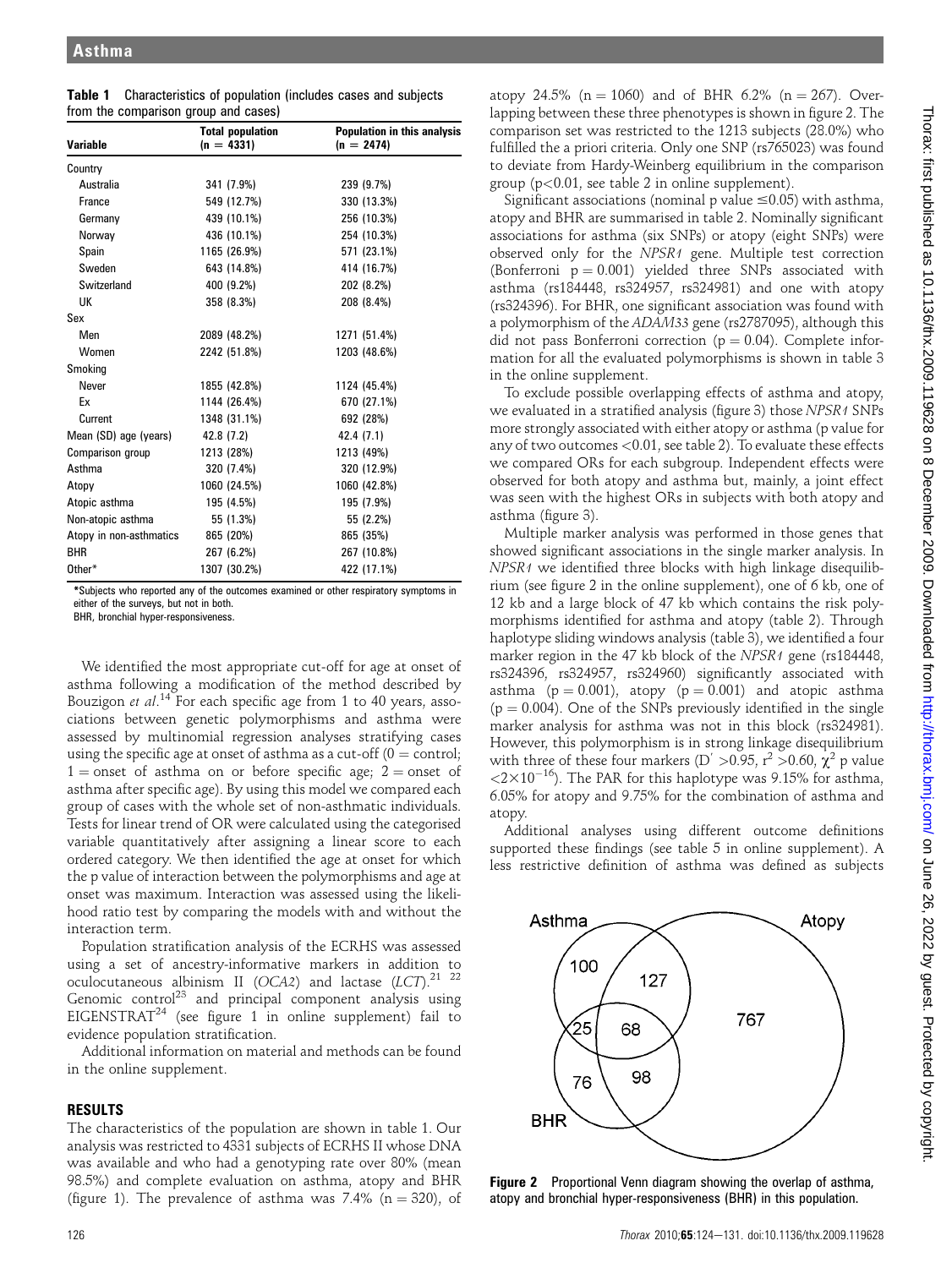**Table 2** Nominal significant associations ( $p < 0.05$ ) between single nucleotide polymorphisms (SNPs) and persistent asthma, persistent atopy and persistent bronchial hyper-responsiveness (BHR) under the additive genetic model

|               | <b>SNP</b> | Asthma                   |         | Atopy                         |         | <b>BHR</b>               |         |
|---------------|------------|--------------------------|---------|-------------------------------|---------|--------------------------|---------|
| Gene          |            | OR (95% CI)              | p Value | OR (95% CI)                   | p Value | OR (95% CI)              | p Value |
| <i>ADAM33</i> | rs2787095  | $1.06$ (0.87 to 1.29)    | 0.5403  | $1.12$ (0.99 to 1.27)         | 0.0626  | $1.23$ (1.01 to 1.5)     | 0.0382  |
| <b>NPSR1</b>  | rs714588   | 1.04 (0.86 to 1.27)      | 0.6709  | $0.87$ (0.77 to 0.99)         | 0.0285  | $0.90$ (0.74 to 1.11)    | 0.3245  |
| <b>NPSR1</b>  | rs1345267  | $0.81$ (0.66 to 1.00)    | 0.0436  | $0.91$ (0.80 to 1.03)         | 0.1326  | $0.94$ (0.76 to 1.16)    | 0.5622  |
| <b>NPSR1</b>  | rs184448   | 1.48 (1.20 to 1.82)      | 0.0002  | $1.20$ (1.06 to 1.36)         | 0.0049  | $1.14$ (0.93 to 1.4)     | 0.2111  |
| <b>NPSR1</b>  | rs324396   | $1.21$ (0.97 to $1.51$ ) | 0.0868  | $1.25(1.09 \text{ to } 1.43)$ | 0.0010  | $1.16$ (0.94 to $1.45$ ) | 0.1721  |
| <b>NPSR1</b>  | rs324957   | 1.41 (1.15 to 1.74)      | 0.001   | 1.20 (1.05 to 1.36)           | 0.0051  | 1.14 $(0.93$ to 1.40)    | 0.1999  |
| <b>NPSR1</b>  | rs324960   | $0.74$ (0.60 to 0.93)    | 0.008   | $0.85$ (0.74 to 0.97)         | 0.0140  | $0.93$ (0.75 to 1.16)    | 0.5270  |
| <b>NPSR1</b>  | rs324981   | $0.69$ (0.56 to 0.85)    | 0.0004  | $0.84$ (0.74 to 0.95)         | 0.0064  | $0.87$ (0.71 to 1.06)    | 0.1591  |
| <b>NPSR1</b>  | rs325462   | $0.76$ (0.62 to 0.93)    | 0.0085  | $0.88$ (0.78 to 0.99)         | 0.0367  | $0.86$ (0.71 to 1.05)    | 0.1356  |

Model adjusted by country, body mass index, age, sex and smoking status.

reporting asthma in either of the two contacts. The same analysis was done for atopy. The results support the effects observed for permanent phenotypes (ie, subjects reporting outcomes in both cohorts), with the most significant effects on asthma and atopy observed for the SNPs located in the second haplotype block. An additional analysis for "physician diagnosed asthma" showed the same pattern of associations as those observed for the main analyses.

We then investigated age-specific effects for these genetic variants. Multinomial logistic regression for each cut-off of age at onset was performed for the six significant SNPs for asthma (see figure 3 in online supplement). A significant interaction was observed for SNPs rs324981 and rs325462 for age at onset between 9 and 14 years. For rs324981 (figure 4a), the maximum p value was observed for a cut-off at age 14 (p for interaction  $= 0.01$ ), while for rs325462 it was at age 10 (p for interaction  $= 0.02$ ). The cut-off was set at the maximum age for which interaction was significant (14 years). From the 320 individuals reporting persistent asthma, 141 reported the first attack of asthma before the age of 14 and 146 after the age of 14. Eleven subjects did not report age at onset in both surveys and 24 had different categories between the two surveys and were therefore excluded from the analysis of age at onset. The strength of the association (OR) between these NPSR1 polymorphisms and asthma was more pronounced in patients with early-onset asthma  $(\leq 14$  years, table 4). The analysis for the remaining NPSR1 polymorphisms (see table 6 in online supplement) showed a significant interaction for another NPSR1 variant, rs324381 (p for interaction  $= 0.05$ ), with a pattern of association according to age at onset similar to the two above NPSR1 SNPs

(OR 0.66 for early-onset asthma and OR 0.86 for late-onset asthma). Differences in the prevalence of atopy were observed between early-onset and late-onset asthma (75% vs 49%).

Asthma and atopy are strongly correlated in children. The evaluation of age-specific effects for atopic asthma did not show significant interactions for the rs324981 SNP (figure 4b) or the remaining NPSR1 SNPs (data not shown). The stratified analysis using the cut-off age of 14 years (table 4) shows that the association of these variants with early-onset asthma is similar in atopic asthma to that in general asthma. Overall, the effect for late-onset asthma is increased for atopic asthma, narrowing the differences between early and late onset of asthma.

The evaluation of age at onset of asthma using the cut-off at age 14 years for the other genes (see table 6 in online supplement) shows significant interactions for two polymorphisms in the DPP10 gene, rs1430090 (OR 0.81 for early-onset asthma vs OR 1.17 for late-onset asthma, p for interaction  $= 0.04$ ) and rs10496465 (OR 0.85 for early-onset asthma vs OR 1.36 for lateonset asthma, p for interaction  $= 0.03$ ), although the effect of these polymorphisms was not significant in either early-onset or late-onset asthma.

# **DISCUSSION**

This study confirms the association of NPSR1 gene with atopy and asthma, and identifies for the first time that the effect of NPSR1 on asthma could be age-dependent, being stronger for asthma with onset at early ages. Weaker evidence was observed for an age-specific effect of DPP10 on asthma. In addition, we reported a weak association between ADAM33 and BHR that did

Table 3 Haplotype analysis of NPSR1 with sliding windows

| <b>Outcome</b> | <b>Window</b><br>size | <b>Best global</b><br>p value | Loci           | <b>Best individual</b><br>p value | <b>Best individual</b><br>haplotype | OR (95% CI)           | <b>PAR</b> |
|----------------|-----------------------|-------------------------------|----------------|-----------------------------------|-------------------------------------|-----------------------|------------|
| Asthma         | າ                     | 0.0005                        | 10, 11         | 0.0004                            | GC (15%)                            | 1.66 (1.25 to 2.21)   | 9.01       |
|                | 3                     | 0.002                         | 10, 11, 12     | 0.002                             | GCA (15%)                           | $1.57$ (1.18 to 2.10) | 7.88       |
|                | 4                     | 0.001                         | 10, 11, 12, 13 | 0.001                             | GCAC (15%)                          | 1.67 (1.22 to 2.29)   | 9.13       |
|                |                       | 0.004                         | 10, 11         | 0.001                             | GT (30%)                            | 1.27 (1.10 to 1.46)   | 7.49       |
| Atopy          | 3                     | 0.012                         | 10.11.12       | 0.0012                            | GTA (30%)                           | $1.26$ (1.10 to 1.45) | 7.23       |
|                | 4                     | 0.019                         | 10, 11, 12, 13 | 0.001                             | GTAC (28%)                          | $1.23$ (1.11 to 1.53) | 6.05       |
| Atopic asthma  | 2                     | 0.0007                        | 10, 11         | 0.001                             | GC (15%)                            | 1.78 (1.26 to 2.51)   | 10.47      |
|                | 3                     | 0.0006                        | 10, 11, 12     | 0.004                             | GCA (15%)                           | $1.66$ (1.18 to 2.35) | 9.01       |
|                | 4                     | 0.0003                        | 10, 11, 12, 13 | 0.004                             | GCAC (15%)                          | $1.72$ (1.19 to 2.51) | 9.75       |

Model adjusted by country, body mass index, age, sex and smoking status. Locus 10: rs184448; locus 11: rs324396; locus 12: rs324957; locus 13: rs324960.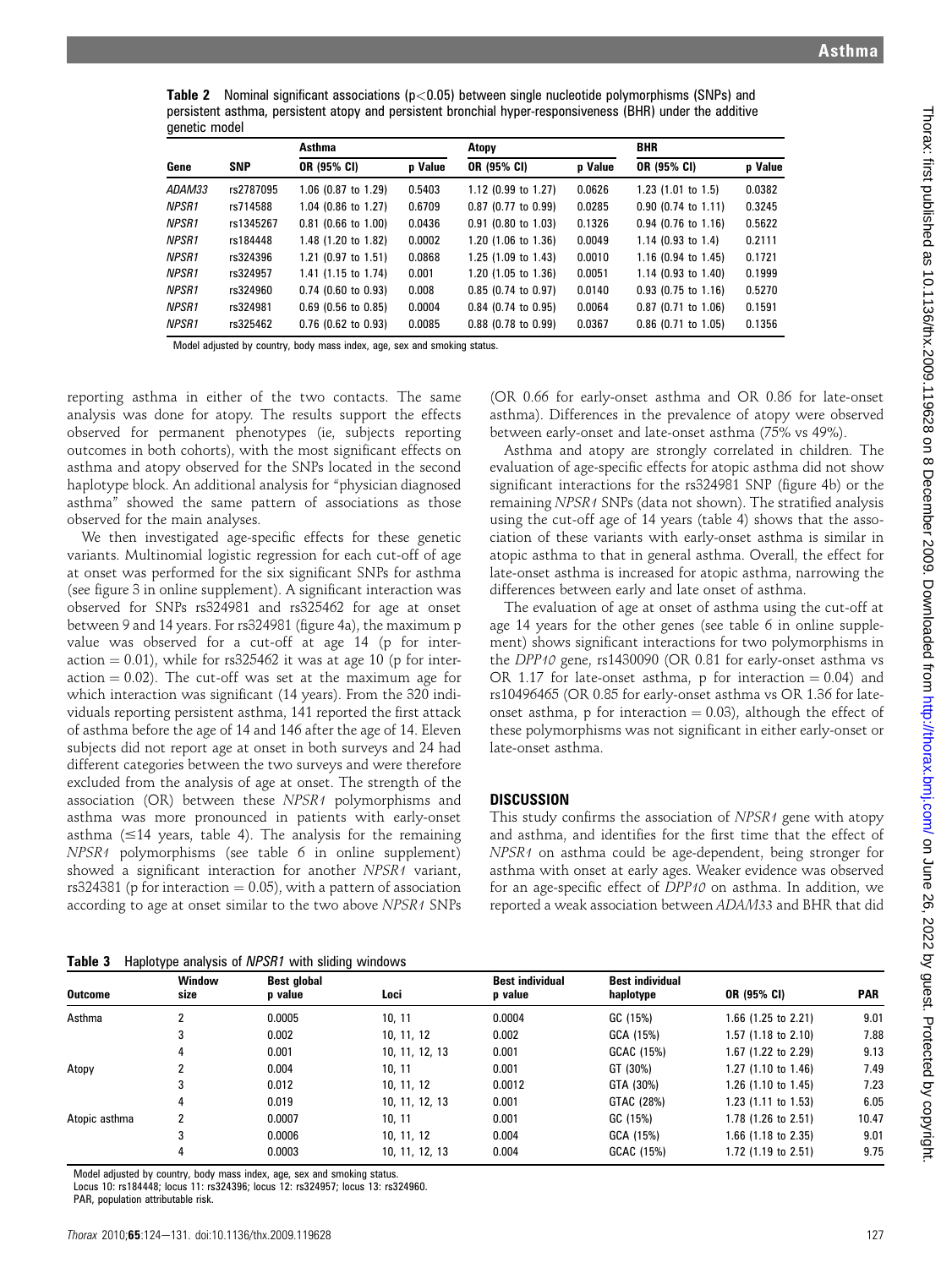Figure 3 Odds ratios (bars) and 95% confidence intervals (lines) for the stratified analysis of the combinations of atopy and asthma for selected NPSR1 polymorphisms. The logistic regression model was adjusted by country, body mass index, age, sex and smoking status. Exact values for odds ratios, confidence intervals and p values can be found in table 4 in the online supplement.



not pass Bonferroni correction. No statistically significant associations were found for PHF11 and SPINK5. The failure to replicate can be caused by several factors such as phenotype heterogeneity, small sample size, different populations and population stratification.<sup>25</sup> PHF11 was initially reported as a gene associated with total IgE and asthma.<sup>5</sup> We failed to replicate the results for asthma and atopy, although we evaluated specific IgE instead of IgE levels. Only one replication study reported a weak association with asthma.<sup>12</sup> SPINK5 was associated with high serum IgE levels and atopic manifestations, $^7$  and replication studies have confirmed these findings.<sup>26 27</sup> To date, only two studies have evaluated the association with asthma and reported inconsistent findings.26 27

Our results support previous evidence for the role of NPSR1 in asthma and atopy and, in addition, suggest that the effect is stronger for the combination of asthma and atopy. The NPSR1 gene was identified by positional cloning as an asthma and atopy (high IgE levels) susceptibility gene.<sup>4</sup> While some subsequent

studies have replicated this finding in asthma, atopy (high serum IgE) or allergic symptoms,<sup>12 28-32</sup> other studies did not find a significant effect.<sup>15</sup>  $33-35$  The similar effect on asthma and atopy was observed in the initial study<sup>4</sup> and in most further replication studies.<sup>28-31</sup> The effect on the combination of asthma and atopy (allergic asthma) has also been reported by previous studies.<sup>12</sup> 28 30 32

Polymorphisms of NPSR1 significantly associated with asthma and atopy in this study are located in the region comprising intron 2, exon 3 and intron 3. This region is within the same 133 kb genomic segment identified by positional cloning as a susceptibility locus for asthma-related phenotypes.<sup>4</sup> Among these polymorphisms, only the rs324981 (located in the exon 3) is a non-synonymous substitution, resulting in an amino acid replacement in the protein (I107N). This change is located in the first exoloop of the putative ligand-binding protein<sup>4</sup> and produces a gain of function, increasing the intrinsic efficacy (the ability of neuropeptide S to activate the receptor) as well as intracellular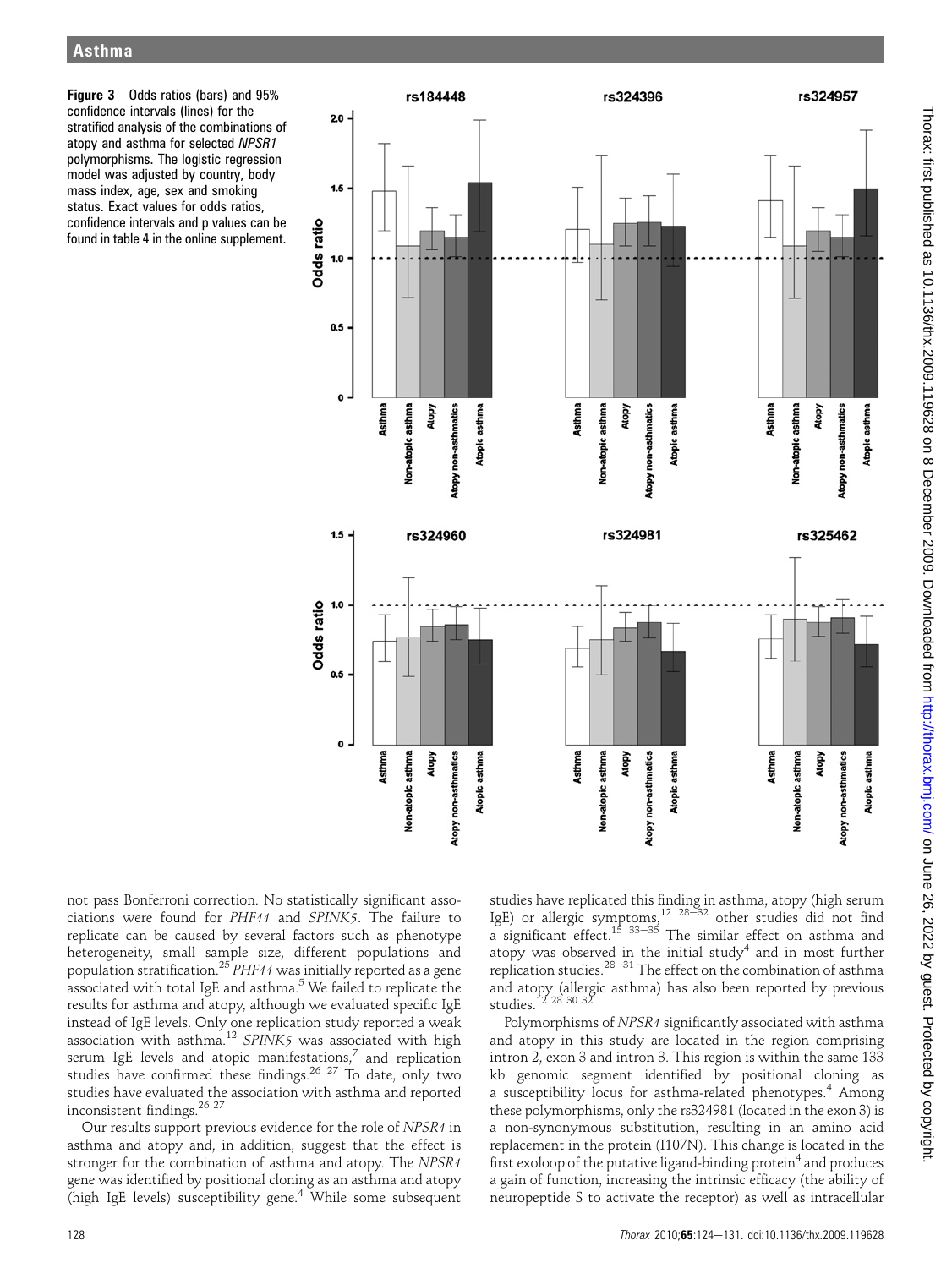

Figure 4 p Values for interaction from the multinomial logistic regression for each cut-off of age at onset and the rs324981 SNP from NPSR1 for (a) asthma and (b) atopic asthma. Dotted lines indicate the nominal p value (0.05). Model adjusted by country, body mass index, age, sex and smoking status.

trafficking of the receptor to the cell membrane.<sup>36</sup> Association of the other polymorphisms (mainly located in the second intron) may be explained by an effect on alternative splicing or linkage with an untested variant.

The age of asthma onset may differentiate phenotypic characteristics.<sup>13</sup> We identified a cut-off point for age at onset at 14 years. This cut-off point is consistent with the age of puberty, and a similar age has been used in previous studies for discerning childhood and adult asthma.<sup>37 38</sup> Early-onset asthma is more likely to be linked to a family history of asthma, an indicator of a stronger genetic component, and is a more homogeneous disease, both of which increase the probability of identifying genetic effects.<sup>1</sup> The stronger effects of NPSR1 in early-onset asthma suggest that the pathophysiological mechanisms may vary according to age. In children, asthma is strongly correlated with atopy.<sup>1 13</sup> We have shown that the effect of NPSR1 is stronger for atopic asthma and, in addition, the differences between early-onset and late-onset asthma disappeared when atopic asthma was evaluated. This suggests that the stronger effects observed at early ages are due to an effect of these genes on atopic asthma. The putative role of NPSR1 in the modulation of innate immunity and its implication in atopic sensitisation<sup>28</sup> supports the hypothesis that this gene could be more closely linked to early-onset asthma than to adult asthma through its implication in atopic asthma. Recent work found that NPSR1 may modulate the effect of farm exposure in allergic symptoms in children.<sup>39</sup> Although previous studies have reported an effect of NPSR1 polymorphisms in both childhood and adult asthma, our study is the first to discern the role of NPSR1 by age of onset. We also observed an interaction between age at onset and two polymorphisms in DPP10. The lack of a significant association of these variants with asthma, however, makes interpretation of the interaction difficult. A recent analysis conducted on the British 1958 birth cohort<sup>15</sup> showed that, similar to our study, the

Table 4 Multinomial analysis of age at onset of asthma and NPSR1 SNPs under the additive genetic model

| <b>SNP</b>    | OR (95% CI)                      | p Value | OR (95% CI)                  | p Value | p Value<br>interaction |
|---------------|----------------------------------|---------|------------------------------|---------|------------------------|
| Asthma        | Onset asthma $\leq$ 14 (n = 141) |         | Onset asthma $>14$ (n = 146) |         |                        |
| rs1345267     | $0.83$ (0.62 to 1.12)            | 0.2163  | $0.77$ (0.58 to 1.02)        | 0.0655  | 0.5927                 |
| rs184448      | 1.71 (1.26 to 2.32)              | 0.0005  | $1.36$ (1.03 to 1.78)        | 0.0281  | 0.1604                 |
| rs324957      | 1.75 (1.29 to 2.35)              | 0.0003  | $1.27$ (0.97 to 1.67)        | 0.0850  | 0.0674                 |
| rs324960      | $0.64$ (0.46 to 0.88)            | 0.0067  | $0.79$ (0.59 to 1.05)        | 0.1070  | 0.1431                 |
| rs324981      | $0.54$ (0.40 to 0.74)            | 0.0001  | $0.81$ (0.62 to 1.06)        | 0.1331  | 0.0134                 |
| rs325462      | $0.60$ (0.44 to 0.81)            | 0.0007  | $0.86$ (0.66 to 1.13)        | 0.2786  | 0.0243                 |
| Atopic asthma | Onset asthma $\leq$ 14 (n = 106) |         | Onset asthma $>14$ (n = 71)  |         |                        |
| rs1345267     | $0.87$ (0.62 to 1.20)            | 0.3931  | $0.66$ (0.45 to 0.97)        | 0.0348  | 0.3142                 |
| rs184448      | 1.69 (1.20 to 2.38)              | 0.0025  | 1.45 (1.00 to 2.10)          | 0.0481  | 0.2887                 |
| rs324957      | 1.72 (1.23 to 2.40)              | 0.0015  | 1.46 (1.01 to 2.11)          | 0.0469  | 0.314                  |
| rs324960      | $0.66$ (0.46 to 0.94)            | 0.0203  | 0.88 (0.60 to 1.28)          | 0.4957  | 0.0765                 |
| rs324981      | $0.59$ (0.42 to 0.83)            | 0.002   | $0.72$ (0.50 to 1.04)        | 0.0806  | 0.181                  |
| rs325462      | $0.61$ (0.44 to 0.84)            | 0.003   | 0.76 (0.53 to 1.09)          | 0.1398  | 0.1683                 |

Model adjusted by country, body mass index, age, sex and smoking status.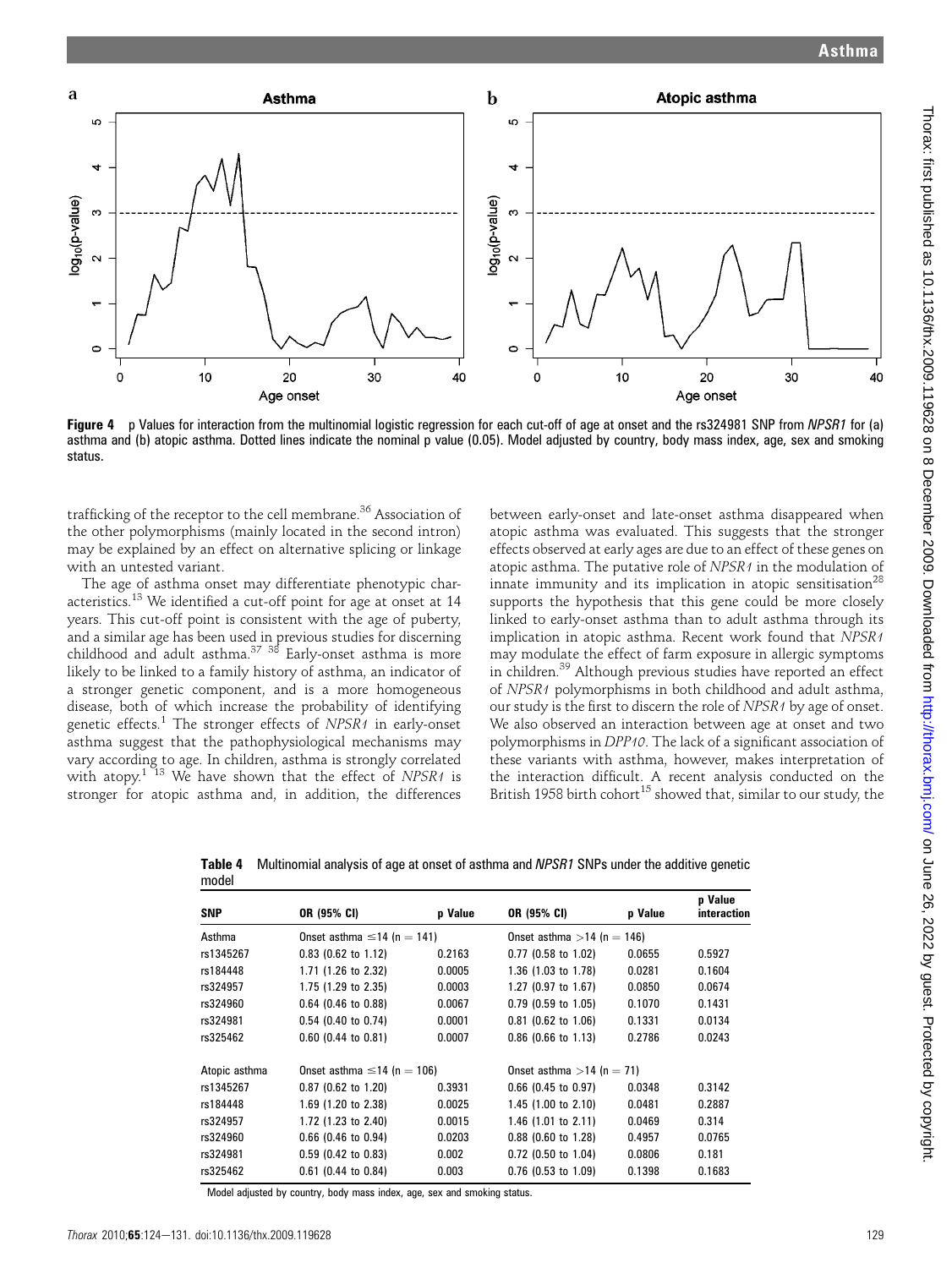effect of DPP10 was specific for asthma onset after the age of 17 years, while they did not observe an effect of NPSR1. This study differs in the main outcome of asthma used because it included wheezing in the definition of asthma.

Our results indicate an effect of ADAM33 on BHR. Although the significance of this association was weak ( $p = 0.04$ ) and did not pass Bonferroni correction, other studies have also reported this association (reviewed by Hersh et  $al^{12}$ ). These findings support the hypothesis that ADAM33 is more related to airway wall remodelling rather than being restricted to asthma.<sup>40</sup>

Despite the strong evidence for NPSR1 reported in this study, several issues in the interpretation of the findings should be considered. The first is related to the international nature of the ECRHS cohort and a potential concern for population stratification. Previous analysis in the ECRHS has shown little evidence of population stratification, but the number of markers evaluated could be insufficient.<sup>22</sup> Even though there is only a low level of genetic variation among Europeans, there is some relation between genetic and geographical distances.<sup>41</sup> To take into account this limitation, all the analyses were adjusted by country.

Another issue is related to phenotype definition. For this analysis we selected persistent traits at the time of evaluation to have a more reliable evaluation of the phenotypes. This implies that, irrespective of age at onset, all had asthma in adulthood. Persistence of asthma from childhood to adulthood could be related to a different phenotype of asthma than that occurring in childhood and not recurring later. Longitudinal cohort studies have shown that patients with persistent asthma have a higher prevalence of allergic sensitisation, airway responsiveness, lower lung function and more severe asthma in childhood than those in whom asthma did not persist.<sup>38 42</sup> We have already discussed the strong association of NPSR1 with atopic asthma, but we cannot exclude the possibility that this could also be due to an effect of this gene on other specific phenotypes such as more severe asthma.

Multiple testing is an important source of false positive results. In the analysis of the genetic main effects we considered a Bonferroni correction by the number of SNPs tested and not by the number of outcomes assessed since there is a high correlation among the phenotypes. Some polymorphisms from NPSR1 remained significant after Bonferroni correction, which highlights the strength of this association. However, the Bonferroni test is over-conservative since polymorphisms within a gene are not completely independent and selection of the genes was based on strong pre-established hypotheses. For these reasons, the reported association between ADAM33 and BHR using a threshold p value of 0.05 may be considered as a positive replication. In the analysis of the interaction with age at onset, we also applied a threshold p value of 0.05 because the a priori statistical power to detect an interaction with age at onset was relatively low.<sup>43</sup> These results should therefore be interpreted with caution.

In conclusion, this study gives independent support to NPSR1 as a risk factor for asthma, atopy and atopic asthma. In addition, this analysis adds evidence to the importance of considering age-specific effects in evaluating the genetic risk factors in asthma, suggesting a role for NPSR1 in early-onset asthma driven by the strong effect of this gene on atopic asthma. To a less extent, this study replicates previous evidence for the role of ADAM33 on BHR and suggests an age-specific effect of DPP10 on asthma.

Author affiliations <sup>1</sup> Centre for Research in Environmental Epidemiology (CREAL), Barcelona, Spain <sup>2</sup>Municipal Institute of Medical Research (IMIM-Hospital del Mar),

Barcelona, Spain <sup>3</sup>CIBER Epidemiología y Salud Pública (CIBERESP), Barcelona, Spain<br><sup>4</sup>Genes and Disease Program, Center for Genemic Bequlation, Barcelona, Spain <sup>4</sup>Genes and Disease Program, Center for Genomic Regulation, Barcelona, Spain <sup>5</sup>Respiratory Epidemiology and Public Health Group, National Heart and Lung Institute, Imperial College, London, UK <sup>6</sup>Institute of Epidemiology, Helmholtz Zentrum München, Munich, Germany <sup>7</sup>Department of Medical Sciences, Respiratory Medicine and Allergology, Uppsala University, Uppsala, Sweden <sup>8</sup>Institute of Medicine, University of Bergen, Haukeland University Hospital, Bergen, Norway <sup>9</sup> Centre for Clinical Research, Haukeland University Hospital, Bergen, Norway <sup>10</sup>Centre for Molecular, Environmental, Genetic and Analytic Epidemiology, School of Population Health, The University of Melbourne, Victoria, Australia 11Inserm, U823, Centre de Recherche Albert Bonniot, Immunobiologie et Immunothérapie des cancers, La Tronche, France <sup>12</sup>University Joseph Fourier, Grenoble, France 13Centre Hospitalier Universitaire de Grenoble, Grenoble, France 14Department of Health and Experimental Sciences, University Pompeu Fabra, Barcelona, Spain <sup>15</sup>German Research Center for Environmental Health, Helmholtz Centre GSF, Munich, Germany <sup>16</sup>National School of Public Health, Athens, Greece

Funding This work was supported by grants from the MaratoTV3, Catalonia, Spain and Genome Spain. Additional funding was available in each research centre for data collection.

#### Competing interests None.

**Ethics approval** Ethical approval was obtained for each centre from the appropriate institutional ethics committee and written consent was obtained from each participant.

ECRHS List of Principal Investigators and Senior Scientific Team (members of the ECRHS Steering Committee in italics): Australia: Melbourne (M Abramson, R Woods, E H Walters, F Thien, G Benke); France: Paris (F Neukirch, B Leynaert, R Liard, M Zureik), Grenoble (I Pin, J Ferran-Quentin); Germany: Erfurt (J Heinrich, M Wjst, C Frye, I Meyer); Norway: Bergen (A Gulsvik, E Omenaas, C Svanes, B Laerum); Spain: Barcelona (J M Antó, J Sunyer, M Kogevinas, J P Zock, X Basagana, A Jaen, F Burgos), Huelva (J Maldonado, A Pereira, J L Sanchez), Albacete (J Martinez-Moratalla Rovira, E Almar), Galdakao (N Muniozguren, I Urritia), Oviedo (F Payo); Sweden: Uppsala (C Janson, G Boman, D Norback, M Gunnbjornsdottir), Umea (E Norrman, M Soderberg, K Franklin, B Lundback, B Forsberg, L Nystrom); Switzerland: Basel (N Künzli, B Dibbert, M Hazenkamp, M Brutsche, U Ackermann-Liebrich); UK: London (P Burney, S Chinn, D Jarvis), Norwich (D Jarvis, B Harrison), Ipswich (D Jarvis, R Hall, D Seaton).

Provenance and peer review Not commissioned; externally peer reviewed.

### REFERENCES

- 1. Wenzel SE. Asthma: defining of the persistent adult phenotypes. Lancet  $2006:368:804-13$
- 2. **Ober C,** Hoffjan S. Asthma genetics 2006: the long and winding road to gene discovery. Genes Immun 2006;7:95-100.
- 3. Van Eerdewegh P, Little RD, Dupuis J, et al. Association of the ADAM33 gene with asthma and bronchial hyperresponsiveness. Nature 2002;418:426-30.
- 4. Laitinen T, Polvi A, Rydman P, et al. Characterization of a common susceptibility locus for asthma-related traits. Science 2004;304:300-4.
- 5. **Zhang Y,** Leaves NI, Anderson GG, et al. Positional cloning of a quantitative trait locus on chromosome 13q14 that influences immunoglobulin E levels and asthma. Nat Genet  $2003:34:181-6$
- 6. **Allen M,** Heinzmann A, Noguchi E, et al. Positional cloning of a novel gene influencing asthma from chromosome  $2q14$ . Nat Genet 2003;35:258-63.
- Walley AJ, Chavanas S, Moffatt MF, et al. Gene polymorphism in Netherton and common atopic disease. Nat Genet  $2001;29:175-8$ .
- Nicolae D, Cox NJ, Lester LA, et al. Fine mapping and positional candidate studies identify HLA-G as an asthma susceptibility gene on chromosome 6p21. Am J Hum Genet 2005;76:349-57.
- 9. **Noguchi E,** Yokouchi Y, Zhang J, et al. Positional identification of an asthma susceptibility gene on human chromosome 5q33. Am J Respir Crit Care Med 2005:172:183-8.
- 10. **Oguma T,** Palmer LJ, Birben E, et al. Role of prostanoid DP receptor variants in susceptibility to asthma. N Engl J Med 2004;351:1752-63.
- **Gohlke H, Illig T, Bahnweg M, et al. Association of the interleukin-1 receptor** antagonist gene with asthma. Am J Respir Crit Care Med 2004;169:1217-23.
- 12. **Hersh CP,** Raby BA, Soto-Quiros ME, et al. Comprehensive testing of positionally cloned asthma genes in two populations. Am J Respir Crit Care Med 2007;176:849-57.
- Gelfand EW. Is asthma in childhood different from asthma in adults? Why do we need special approaches to asthma in children? Allergy Asthma Proc 2008:29:99-102
- 14. Bouzigon E, Corda E, Aschard H, et al. Effect of 17q21 variants and smoking exposure in early-onset asthma. N Engl J Med 2008;359:1985-94.
- 15. **Blakey JD,** Sayers I, Ring SM, et al. Positionally cloned asthma susceptibility gene polymorphisms and disease risk in the British 1958 birth cohort. Thorax  $2009:64:381 - 7.$
- 16. Burney PG, Luczynska C, Chinn S, et al. The European Community Respiratory Health Survey. Eur Respir J 1994;7:954-60.